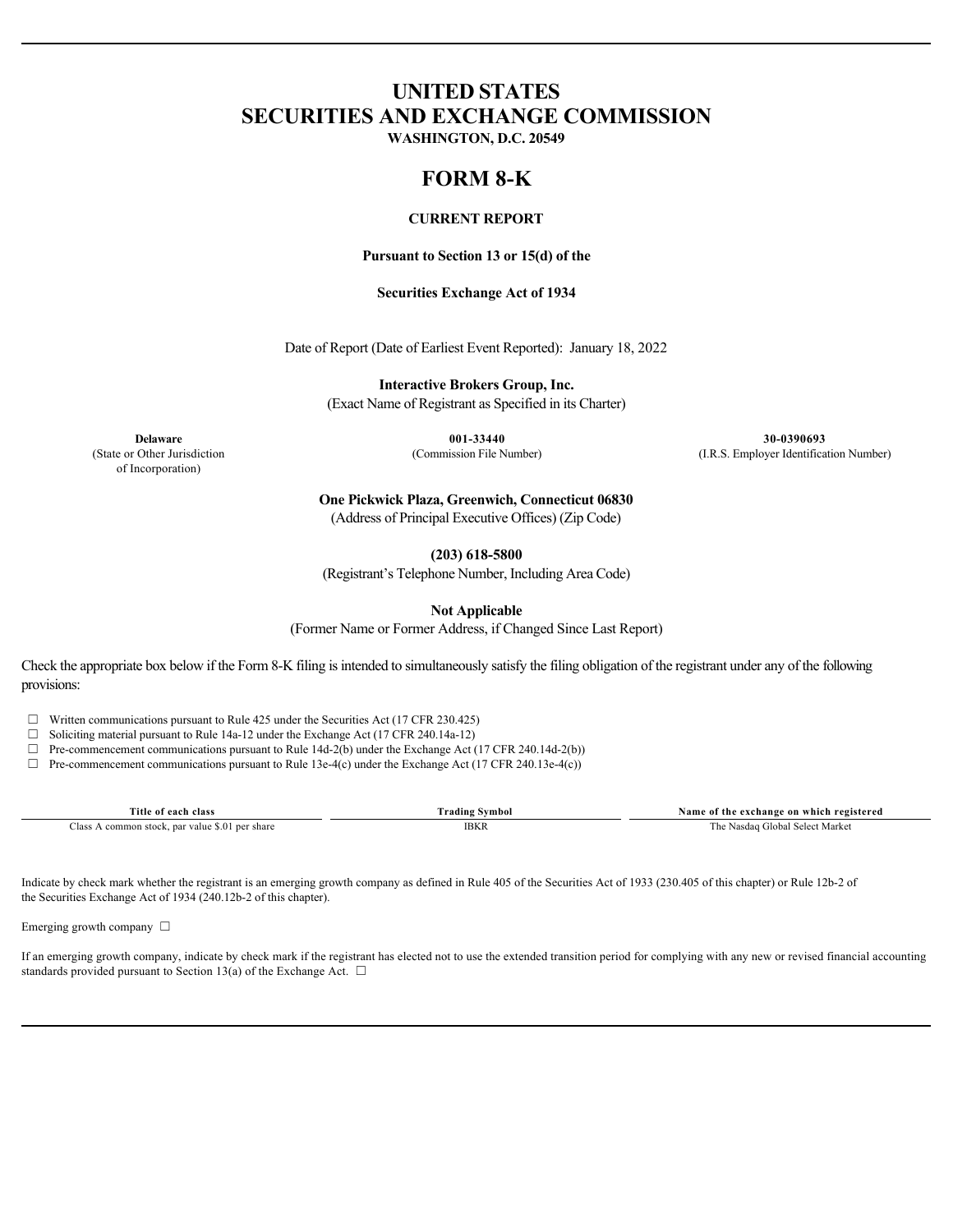#### **Item 2.02. Results of Operations and Financial Condition.**

On January18, 2022, Interactive Brokers Group, Inc. (the "Company") issued a press release reporting its financial results for the fourth quarter ended December 31, 2021. A copy of the press release is furnished as Exhibit 99.1 to this report and incorporated herein by reference. All of the information furnished in this report (including Exhibit 99.1 hereto) shall not be deemed to be "filed" for purposes of Section 18 of the Securities Exchange Act of 1934, as amended, and unless expressly set forth by specific reference in such filings, shall not be incorporated by reference in any filing under the Securities Act of 1933, as amended, whether made before or after the date hereof and regardless of any general incorporation language in such filings.

#### **Item 9.01. Financial Statements and Exhibits.**

- (d) Exhibits
- 99.1 [Press Release dated January 18, 2022.](file:///C:/Users/rbussiere/AppData/Local/Temp/PROfile/rccu4riq.vdj/expand/content/ibkr-8k_20211231er.htm)

104 Cover Page Interactive Data File (the cover page XBRL tags are embedded within the Inline XBRL Document).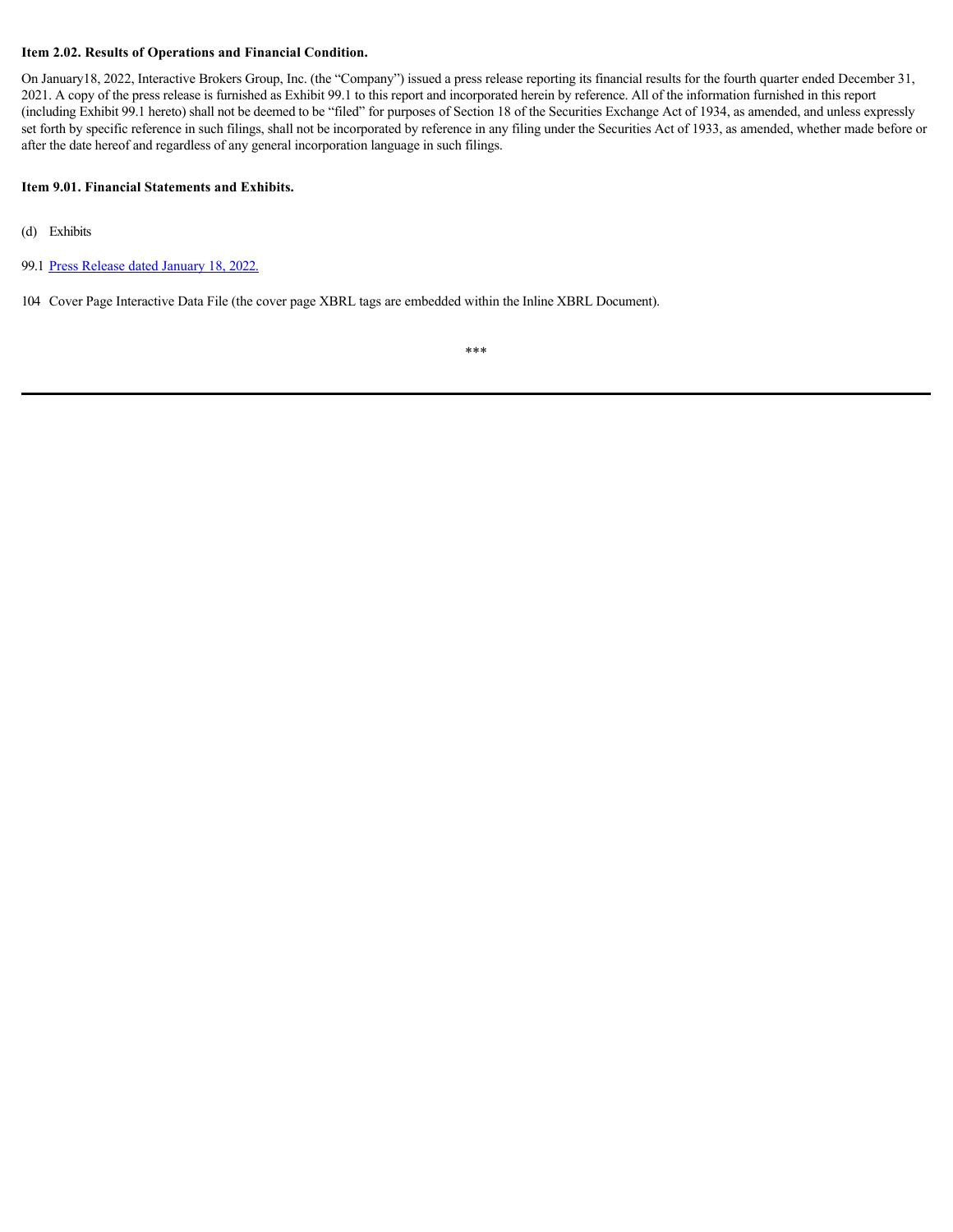### **SIGNATURE**

Pursuant to the requirements of the Securities Exchange Act of 1934, the Registrant has duly caused this report to be signed on its behalf by the undersigned hereunto duly authorized.

Dated: January 18, 2022

### INTERACTIVE BROKERS GROUP, INC.

By: /s/ Paul J. Brody Name: Paul J. Brody<br>Title: Chief Financia Chief Financial Officer, Treasurer and Secretary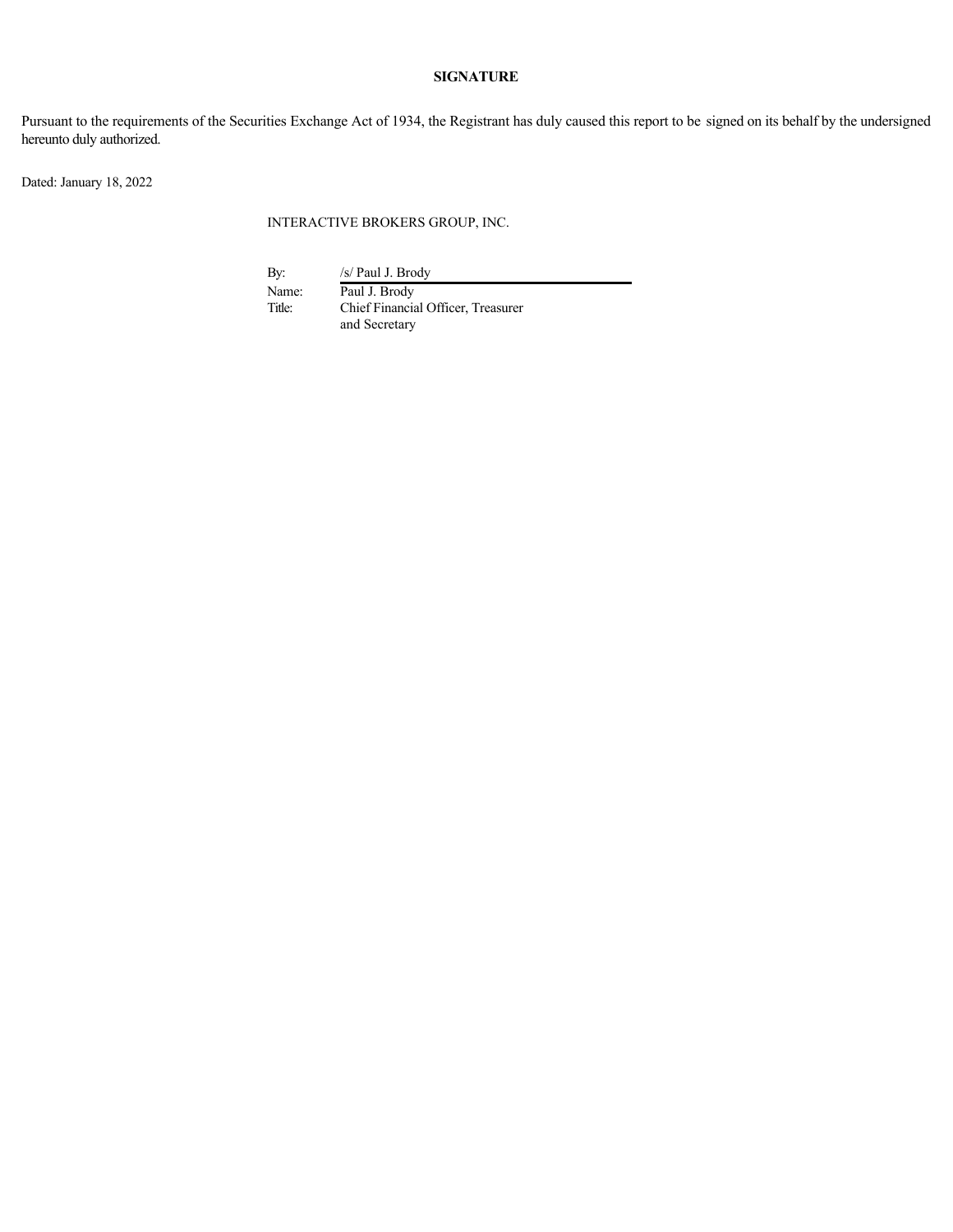#### **INTERACTIVE BROKERS GROUP ANNOUNCES 4Q2021 RESULTS**

— — —

### **GAAP DILUTED EPS OF \$0.67, ADJUSTED1 EPS OF \$0.83 GAAP NET REVENUES OF \$603 MILLION, ADJUSTED NET REVENUES OF \$683 MILLION**

GREENWICH, CONN, January 18, 2022 — Interactive Brokers Group, Inc. (Nasdaq: IBKR), an automated global electronic broker, announced results for the quarter ended December 31, 2021.

Reported diluted earnings per share were \$0.67 for the current quarter and \$0.83 as adjusted. For the year-ago quarter, reported diluted earnings per share were \$0.81 and \$0.69 as adjusted.

Reported net revenues were \$603 million for the current quarter and \$683 million as adjusted. For the year-ago quarter, reported net revenues were \$599 million and \$582 million as adjusted.

Reported income before income taxes was \$373 million for the current quarter and \$453 million as adjusted. For the year-ago quarter, reported income before income taxes was \$392 million and \$375 million as adjusted.

#### **Financial Highlights**

- Commission revenue increased \$32 million, or 11%, from the year-ago quarter on higher customer options and futures trading volumes and higher average per share commission in stocks.
- Net interest income increased \$70 million, or 31%, from the year-ago quarter on higher margin loan balances and strong securities lending activity.
- Other income decreased \$104 million from the year-ago quarter. This decrease was mainly comprised of \$89 million related to our strategic investment in Up Fintech Holding Limited ("Tiger Brokers") and \$10 million related to our currency diversification strategy.
- Reported pretax profit margin was 62% for the current quarter and 66% as adjusted. For the year-ago quarter, reported pretax margin was 65% and 64% as adjusted.
- Total equity of \$10.2 billion.

The Interactive Brokers Group, Inc. Board of Directors declared a quarterly cash dividend of \$0.10 per share. This dividend is payable on March 14, 2022 to shareholders of record as of March 1, 2022.

<sup>1</sup> See the reconciliation of non-GAAP financial measures starting on page 9.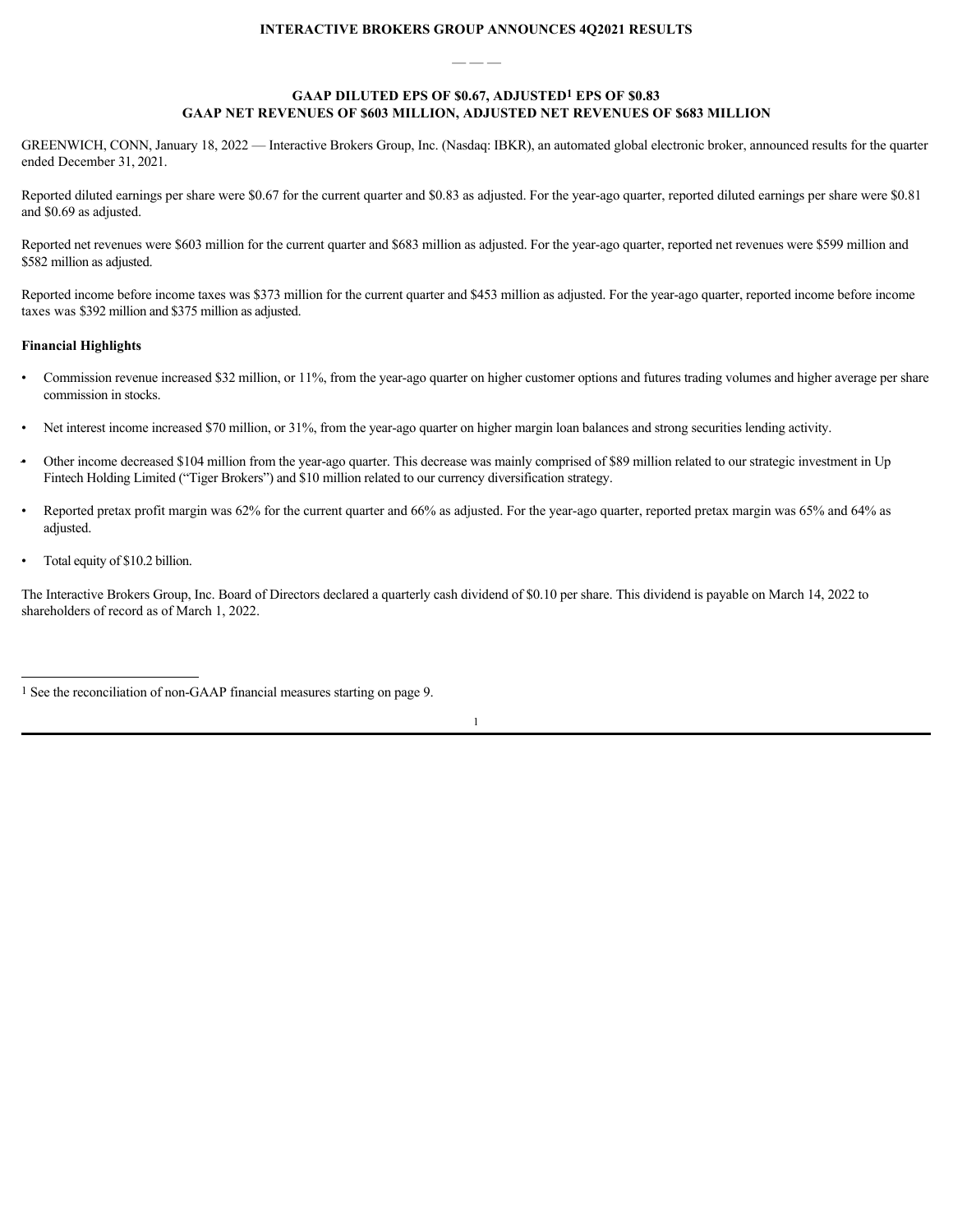#### **Business Highlights**

- Customer accounts increased 56% from the year-ago quarter to 1.68 million.
- Customer equity grew 30% from the year-ago quarter to \$373.8 billion.
- Total DARTs2 increased 16% from the year-ago quarter to 2.44 million.
- Cleared DARTs increased 16% from the year-ago quarter to 2.16 million.
- Customer credits increased 12% from the year-ago quarter to \$87.1 billion.
- Customer margin loans increased 40% from the year-ago quarter to \$54.6 billion.

# **Effects of Foreign Currency Diversification**

In connection with our currency diversification strategy, we base our net worth in GLOBALs, a basket of 10 major currencies in which we hold our equity. In this quarter, our currency diversification strategy decreased our comprehensive earnings by \$25 million, as the U.S. dollar value of the GLOBAL decreased by approximately 0.22%. The effects of the currency diversification strategy are reported as components of (1) Other Income (loss of \$23 million) and (2) Other Comprehensive Income (loss of \$2 million).

# **Conference Call Information:**

Interactive Brokers Group, Inc. will hold a conference call with investors today, January 18, 2022, at 4:30 p.m. ET to discuss its quarterly results. Investors who would like to listen to the conference call live should dial 877-324-1965 (U.S. domestic) and 631-291-4512 (international). The number should be dialed approximately ten minutes prior to the start of the conference call. Ask for the "Interactive Brokers Conference Call." The conference call will also be accessible simultaneously, and through replays, as an audio webcast through the Investor Relations section of the Interactive Brokers web site, www.interactivebrokers.com/ir.

# **About Interactive Brokers Group, Inc.:**

Interactive Brokers Group affiliates provide automated trade execution and custody of securities, commodities and foreign exchange around the clock on over 135 markets in numerous countries and currencies, from a single IBKR Integrated Investment Account to clients worldwide. We service individual investors, hedge funds, proprietary trading groups, financial advisors and introducing brokers. Our four decades of focus on technology and automation has enabled us to equip our clients with a uniquely sophisticated platform to manage their investment portfolios. We strive to provide our clients with advantageous execution prices and trading, risk and portfolio management tools, research facilities and investment products, all at low or no cost, positioning them to achieve superior returns on investments. Barron's ranked Interactive Brokers #1 with 5 out of 5 stars in its February 26, 2021, Best Online Broker Review.

# **Cautionary Note Regarding Forward-Looking Statements:**

The foregoing information contains certain forward-looking statements that reflect the Company's current views with respect to certain current and future events and financial performance. These forward-looking statements are and will be, as the case may be, subject to many risks, uncertainties and factors relating to the Company's operations and business environment which may cause the Company's actual results to be materially different from any future results, expressed or implied, in these forward-looking statements. Any forward-looking statements in this release are based upon information available to the Company on the date of this release. The Company does not undertake to publicly update or revise its forward-looking statements even if experience or future changes make it clear that any statements expressed or implied therein will not be realized. Additional information on risk factors that could potentially affect the Company's financial results may be found in the Company's filings with the Securities and Exchange Commission.

# **For Interactive Brokers Group, Inc. Investors: Nancy Stuebe, investor-relations@ibkr.com or Media: Rob Garfield, media@ibkr.com.**

 $\overline{2}$ 

<sup>2</sup> Daily average revenue trades (DARTs) are based on customer orders.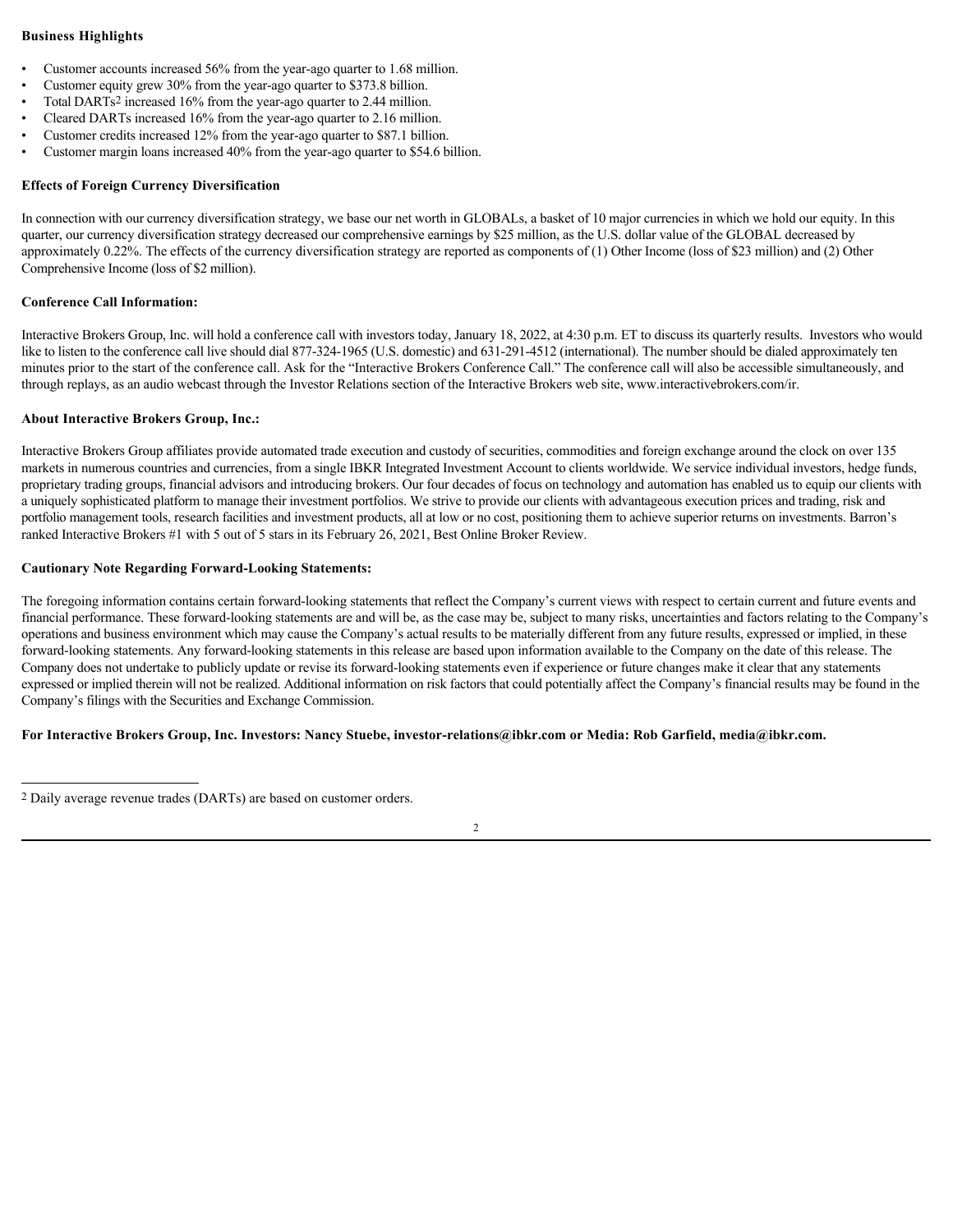### INTERACTIVE BROKERS GROUP, INC. AND SUBSIDIARIES CONSOLIDATED STATEMENTS OF INCOME (UNAUDITED)

|                                                     |               | <b>Three Months</b><br><b>Ended December 31,</b> |                                      |                                                        | <b>Twelve Months</b><br><b>Ended December 31,</b> |  |  |
|-----------------------------------------------------|---------------|--------------------------------------------------|--------------------------------------|--------------------------------------------------------|---------------------------------------------------|--|--|
|                                                     |               | 2021<br>2020                                     |                                      |                                                        | 2020                                              |  |  |
|                                                     |               |                                                  |                                      | 2021<br>(in millions, except share and per share data) |                                                   |  |  |
| Revenues:                                           |               |                                                  |                                      |                                                        |                                                   |  |  |
| Commissions                                         | $\mathbb{S}$  | 320 \$                                           | 288 \$                               | $1,350$ \$                                             | 1,112                                             |  |  |
| Other fees and services                             |               | 58                                               | 52                                   | 218                                                    | 175                                               |  |  |
| Other income (loss)                                 |               | (70)                                             | 34                                   | (2)                                                    | 59                                                |  |  |
| Total non-interest income                           |               | 308                                              | $\overline{374}$                     | 1,566                                                  | 1,346                                             |  |  |
| Interest income                                     |               | 350                                              | 280                                  | 1,372                                                  | 1,133                                             |  |  |
| Interest expense                                    |               | (55)                                             | (55)                                 | (224)                                                  | (261)                                             |  |  |
| Total net interest income                           |               | 295                                              | $\overline{225}$                     | 1,148                                                  | 872                                               |  |  |
| Total net revenues                                  |               | 603                                              | 599                                  | 2,714                                                  | 2,218                                             |  |  |
| Non-interest expenses:                              |               |                                                  |                                      |                                                        |                                                   |  |  |
| Execution, clearing and distribution fees           |               | 53                                               | 66                                   | 236                                                    | 293                                               |  |  |
| Employee compensation and benefits                  |               | 108                                              | 86                                   | 399                                                    | 325                                               |  |  |
| Occupancy, depreciation and amortization            |               | 22                                               | 18                                   | 80                                                     | 69                                                |  |  |
| Communications                                      |               | 9                                                | $\overline{7}$                       | 33                                                     | 26                                                |  |  |
| General and administrative                          |               | 38                                               | 30                                   | 176                                                    | 236                                               |  |  |
| Customer bad debt                                   |               |                                                  | $\overline{a}$                       | $\overline{\mathbf{3}}$                                | 13                                                |  |  |
| Total non-interest expenses                         |               | 230                                              | 207                                  | 927                                                    | 962                                               |  |  |
| Income before income taxes                          |               | $\frac{1}{373}$                                  | $\overline{392}$                     | 1,787                                                  | 1,256                                             |  |  |
| Income tax expense                                  |               | 35                                               | 12                                   | 151                                                    | 77                                                |  |  |
| Net income                                          |               | 338                                              | 380                                  | 1,636                                                  | 1,179                                             |  |  |
| Net income attributable to noncontrolling interests |               | 271                                              | 309                                  | 1,328                                                  | 984                                               |  |  |
| Net income available for common stockholders        | \$            | 67                                               | 71S<br>$\mathbb{S}$                  | 308 \$                                                 | $\frac{195}{2}$                                   |  |  |
| Earnings per share:                                 |               |                                                  |                                      |                                                        |                                                   |  |  |
| Basic                                               | \$            | $0.68$ \$                                        | 0.82 S                               | 3.27                                                   | 2.44<br>\$                                        |  |  |
| Diluted                                             | $\frac{1}{3}$ | 0.67                                             | $\overline{0.81}$ \$<br>$\mathbb{S}$ | 3.24                                                   | 2.42<br>$\mathbf S$                               |  |  |
| Weighted average common shares outstanding:         |               |                                                  |                                      |                                                        |                                                   |  |  |
| Basic                                               |               | 98,181,875                                       | 87,076,038                           | 94,167,572                                             | 79,939,289                                        |  |  |
| Diluted                                             |               | 98,980,339                                       | 87,772,443                           | 95,009,880                                             | 80,638,908                                        |  |  |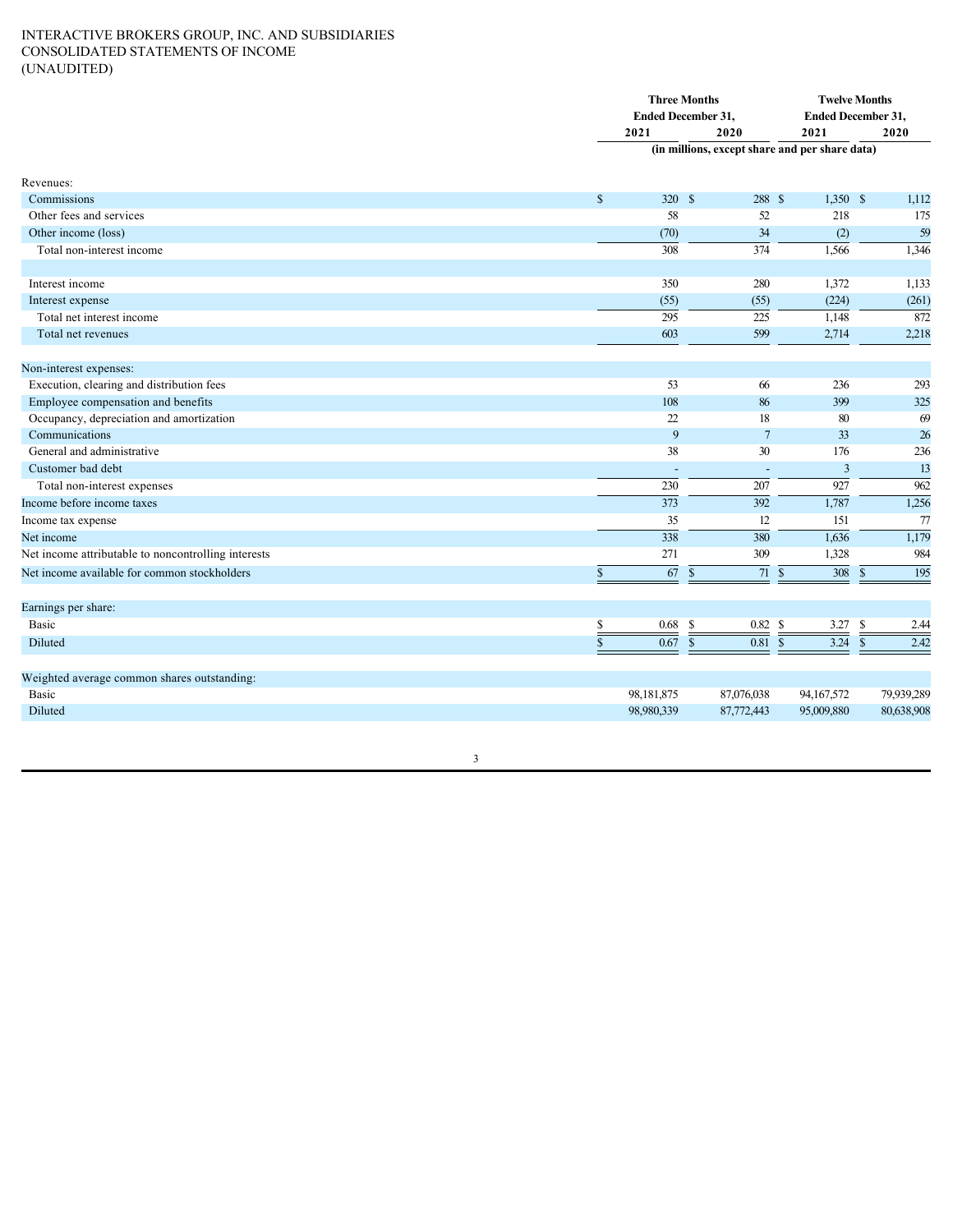### INTERACTIVE BROKERS GROUP, INC. AND SUBSIDIARIES CONSOLIDATED STATEMENTS OF COMPREHENSIVE INCOME (UNAUDITED)

|                                                                | <b>Three Months</b><br><b>Ended December 31,</b> |                    |    | <b>Twelve Months</b> |                           |                                                |    |            |
|----------------------------------------------------------------|--------------------------------------------------|--------------------|----|----------------------|---------------------------|------------------------------------------------|----|------------|
|                                                                |                                                  |                    |    |                      | <b>Ended December 31,</b> |                                                |    |            |
|                                                                |                                                  | 2021               |    | 2020                 | 2021<br>2020              |                                                |    |            |
|                                                                |                                                  |                    |    |                      |                           | (in millions, except share and per share data) |    |            |
| Comprehensive income:                                          |                                                  |                    |    |                      |                           |                                                |    |            |
| Net income available for common stockholders                   | \$                                               | 67 \$              |    | 71S                  |                           | 308 \$                                         |    | 195        |
| Other comprehensive income:                                    |                                                  |                    |    |                      |                           |                                                |    |            |
| Cumulative translation adjustment, before income taxes         |                                                  | (1)                |    | 26                   |                           | (22)                                           |    | 26         |
| Income taxes related to items of other comprehensive income    |                                                  |                    |    | $\overline{a}$       |                           |                                                |    |            |
| Other comprehensive income (loss), net of tax                  |                                                  | (1)                |    | 26                   |                           | (22)                                           |    | 26         |
| Comprehensive income available for common stockholders         |                                                  | 66                 | -S | 97                   | S.                        | 286 \$                                         |    | 221        |
| Comprehensive earnings per share:                              |                                                  |                    |    |                      |                           |                                                |    |            |
| <b>Basic</b>                                                   | \$                                               | $0.67 \text{ }$ \$ |    | 1.05                 | <sup>\$</sup>             | $3.04 \text{ } $s$                             |    | 2.77       |
| Diluted                                                        |                                                  | 0.67               |    | 1.05                 |                           | 3.01                                           |    | 2.74       |
| Weighted average common shares outstanding:                    |                                                  |                    |    |                      |                           |                                                |    |            |
| <b>Basic</b>                                                   |                                                  | 98,181,875         |    | 87,076,038           |                           | 94,167,572                                     |    | 79,939,289 |
| Diluted                                                        |                                                  | 98,980,339         |    | 87,772,443           |                           | 95,009,880                                     |    | 80,638,908 |
| Comprehensive income attributable to noncontrolling interests: |                                                  |                    |    |                      |                           |                                                |    |            |
| Net income attributable to noncontrolling interests            | \$                                               | 271S               |    | 309                  | <sup>\$</sup>             | 1,328 \$                                       |    | 984        |
| Other comprehensive income - cumulative translation adjustment |                                                  | (1)                |    | 74                   |                           | (75)                                           |    | 98         |
| Comprehensive income attributable to noncontrolling interests  | S                                                | 270                | -8 | 383                  | Ÿ.                        | 1,253                                          | -8 | 1,082      |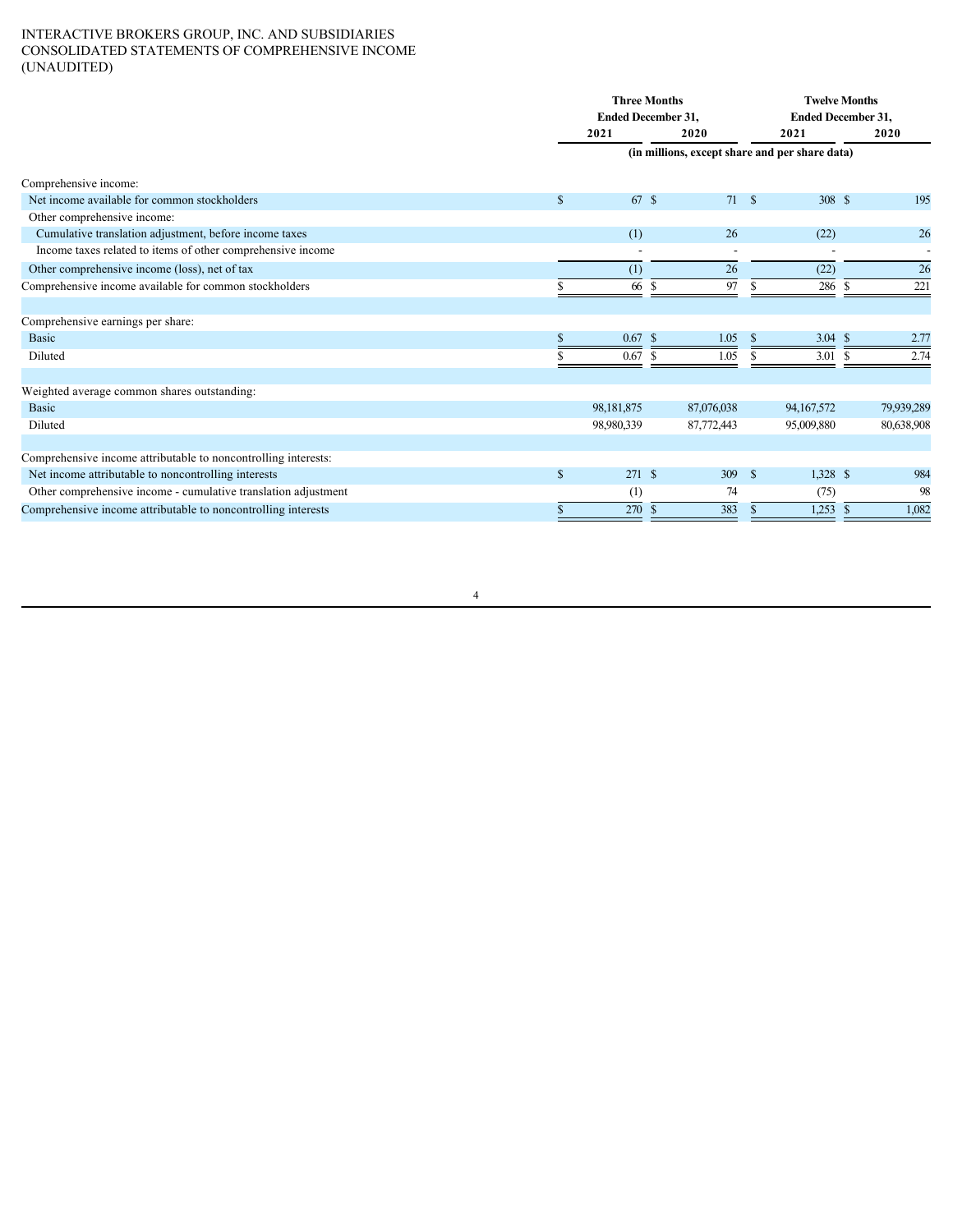### INTERACTIVE BROKERS GROUP, INC. AND SUBSIDIARIES CONDENSED CONSOLIDATED STATEMENTS OF FINANCIAL CONDITION (UNAUDITED)

|                                                                 | December 31,<br>2021 | December 31,<br>2020 |
|-----------------------------------------------------------------|----------------------|----------------------|
|                                                                 |                      | (in millions)        |
| <b>Assets</b>                                                   |                      |                      |
| Cash and cash equivalents                                       | $\mathsf{\$}$        | $2,449$ \$<br>4,292  |
| Cash - segregated for regulatory purposes                       | 22,888               | 15,903               |
| Securities - segregated for regulatory purposes                 | 15,121               | 27,821               |
| Securities borrowed                                             | 3,912                | 4,956                |
| Securities purchased under agreements to resell                 | 4,380                | 792                  |
| Financial instruments owned, at fair value                      |                      | 630<br>673           |
| Receivables from customers, net of allowance for credit losses  | 54,935               | 39,333               |
| Receivables from brokers, dealers and clearing organizations    | 3,719                | 1,254                |
| Other assets                                                    |                      | 698<br>872           |
| <b>Total assets</b>                                             | 108,949<br>\$.       | 95,679<br>\$         |
| Liabilities and equity                                          |                      |                      |
| <b>Liabilities</b>                                              |                      |                      |
| Short-term borrowings                                           | $\mathsf{\$}$        | 27<br>-S<br>118      |
| Securities loaned                                               | 11,769               | 9,838                |
| Financial instruments sold but not yet purchased, at fair value |                      | 182<br>153           |
| Other payables:                                                 |                      |                      |
| <b>Customers</b>                                                | 85,634               | 75,882               |
| Brokers, dealers and clearing organizations                     |                      | 182<br>559           |
| Other payables                                                  |                      | 503<br>556           |
|                                                                 | 86,749               | 76,567               |

| Total liabilities                   | 98,727  | 86,676 |
|-------------------------------------|---------|--------|
|                                     |         |        |
| <b>Equity</b>                       |         |        |
| Stockholders' equity                | 2,395   | 1,951  |
| Noncontrolling interests            | 7,827   | 7,052  |
| Total equity                        | 10,222  | 9,003  |
| <b>Total liabilities and equity</b> | 108,949 | 95,679 |

|                                                  |                  | <b>December 31, 2021</b> |                  |               |  |
|--------------------------------------------------|------------------|--------------------------|------------------|---------------|--|
| <b>Ownership of IBG LLC Membership Interests</b> | <b>Interests</b> | $\frac{0}{0}$            | <b>Interests</b> | $\frac{0}{0}$ |  |
|                                                  |                  |                          |                  |               |  |
| IBG, Inc.                                        | 98,230,127       | 23.5%                    | 90,780,444       | 21.8%         |  |
| Noncontrolling interests (IBG Holdings LLC)      | 319,880,492      | 76.5%                    | 325,960,034      | 78.2%         |  |
|                                                  |                  |                          |                  |               |  |
| Total IBG LLC membership interests               | 418,110,619      | 100.0%                   | 416,740,478      | 100.0%        |  |
|                                                  |                  |                          |                  |               |  |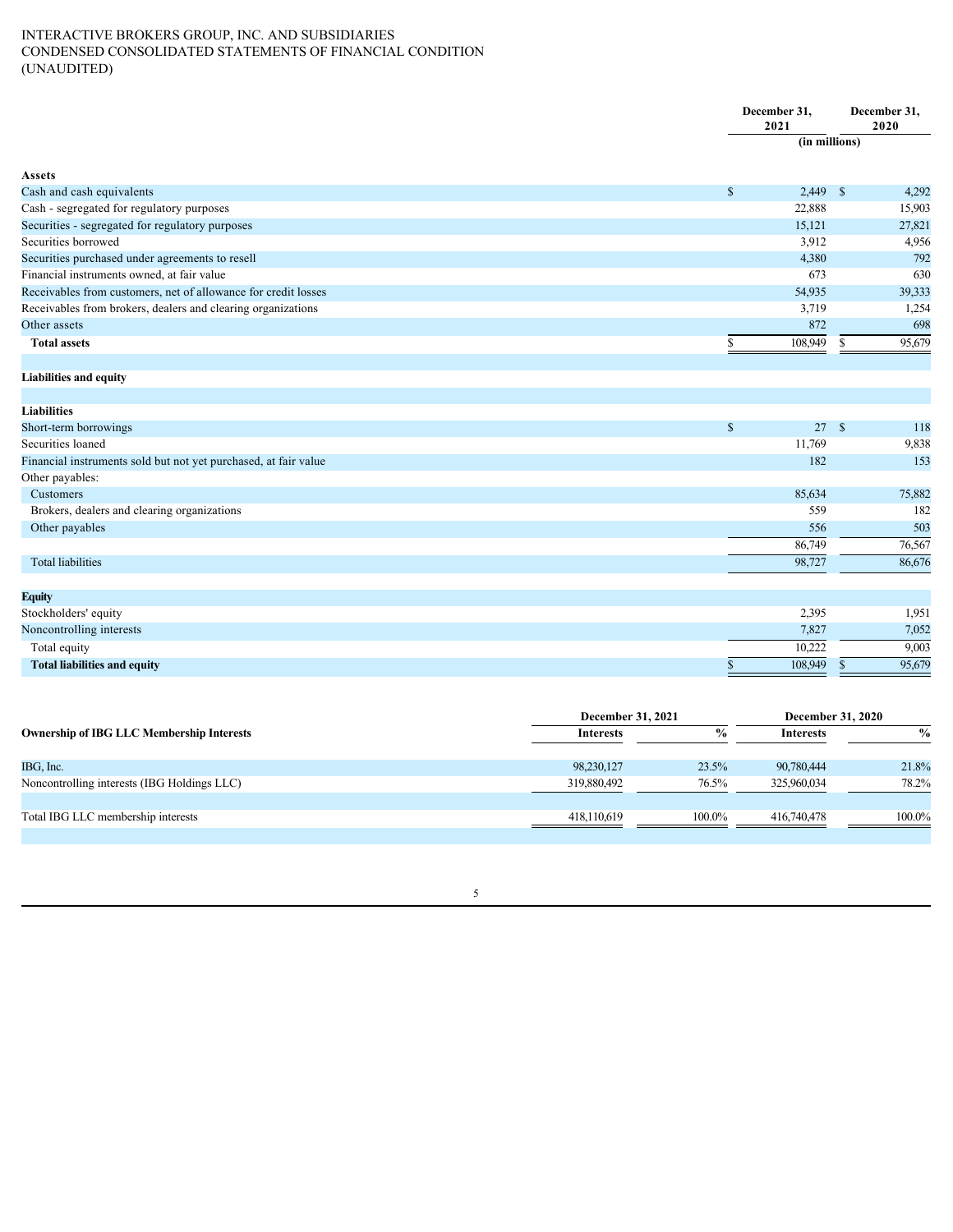### INTERACTIVE BROKERS GROUP, INC. AND SUBSIDIARIES OPERATING DATA

# **TRADE VOLUMES:**

*(in 000's, except %)*

|        | <b>Cleared</b>  |               | <b>Non-Cleared</b> |               |           |               |               |               | Avg. Trades        |
|--------|-----------------|---------------|--------------------|---------------|-----------|---------------|---------------|---------------|--------------------|
|        | <b>Customer</b> | $\frac{6}{9}$ | Customer           | $\frac{0}{0}$ | Principal | $\frac{0}{0}$ | Total         | $\frac{1}{2}$ | per U.S.           |
| Period | <b>Trades</b>   | <b>Change</b> | <b>Trades</b>      | Change        | Trades    | Change        | <b>Trades</b> | Change        | <b>Trading Day</b> |
| 2019   | 302,289         |               | 26,346             |               | 17,136    |               | 345,771       |               | 1,380              |
| 2020   | 620,405         | 105%          | 56,834             | 116%          | 27,039    | 58%           | 704,278       | 104%          | 2,795              |
| 2021   | 871,319         | 40%           | 78,276             | 38%           | 32,621    | 21%           | 982,216       | 39%           | 3,905              |
|        |                 |               |                    |               |           |               |               |               |                    |
| 4Q2020 | 178,614         |               | 17,008             |               | 7,455     |               | 203,077       |               | 3,223              |
| 4Q2021 | 207,457         | 16%           | 19,961             | 17%           | 8,001     | 7%            | 235,419       | 16%           | 3,707              |
|        |                 |               |                    |               |           |               |               |               |                    |
| 3Q2021 | 193,218         |               | 18,106             |               | 8,228     |               | 219,552       |               | 3,431              |
| 4Q2021 | 207,457         | 7%            | 19,961             | 10%           | 8,001     | (3%)          | 235,419       | $7\%$         | 3,707              |
|        |                 |               |                    |               |           |               |               |               |                    |

# **CONTRACT AND SHARE VOLUMES:**

*(in 000's, except %)*

### **TOTAL**

|        | <b>Options</b> | $\%$   | Futures <sup>1</sup> | $\frac{0}{0}$ | <b>Stocks</b> | $\frac{0}{0}$ |
|--------|----------------|--------|----------------------|---------------|---------------|---------------|
| Period | (contracts)    | Change | (contracts)          | Change        | (shares)      | Change        |
| 2019   | 390,739        |        | 128,770              |               | 176,752,967   |               |
| 2020   | 624,035        | 60%    | 167,078              | 30%           | 338,513,068   | 92%           |
| 2021   | 887,849        | 42%    | 154,866              | (7%)          | 771,273,709   | 128%          |
|        |                |        |                      |               |               |               |
| 4Q2020 | 170,191        |        | 35,295               |               | 121,062,599   |               |
| 4Q2021 | 244,349        | 44%    | 41,997               | 19%           | 117,410,095   | (3%)          |
|        |                |        |                      |               |               |               |
| 3Q2021 | 214,988        |        | 36,940               |               | 172,828,874   |               |
| 4Q2021 | 244,349        | 14%    | 41,997               | 14%           | 117,410,095   | (32%)         |
|        |                |        |                      |               |               |               |

# **ALL CUSTOMERS**

|        | <b>Options</b> | $\frac{0}{0}$ | Futures <sup>1</sup> | $\frac{0}{0}$ | <b>Stocks</b> | $\frac{0}{0}$ |
|--------|----------------|---------------|----------------------|---------------|---------------|---------------|
| Period | (contracts)    | Change        | (contracts)          | Change        | (shares)      | Change        |
| 2019   | 349,287        |               | 126,363              |               | 167,826,490   |               |
| 2020   | 584,195        | 67%           | 164,555              | 30%           | 331,263,604   | 97%           |
| 2021   | 852,169        | 46%           | 152,787              | (7%)          | 766,211,726   | 131%          |
|        |                |               |                      |               |               |               |
| 4Q2020 | 160,953        |               | 34,851               |               | 119,654,910   |               |
| 4Q2021 | 235,400        | 46%           | 41,318               | 19%           | 116,546,652   | (3%)          |
|        |                |               |                      |               |               |               |
| 3Q2021 | 205,797        |               | 36,473               |               | 172,082,316   |               |
| 4Q2021 | 235,400        | 14%           | 41,318               | 13%           | 116,546,652   | (32%)         |

#### **CLEARED CUSTOMERS**

|        | <b>Options</b> | $\frac{6}{9}$ | Futures <sup>1</sup> | $\frac{0}{0}$ | <b>Stocks</b> | $\frac{0}{0}$ |
|--------|----------------|---------------|----------------------|---------------|---------------|---------------|
| Period | (contracts)    | Change        | (contracts)          | Change        | (shares)      | Change        |
| 2019   | 302,068        |               | 125,225              |               | 163,030,500   |               |
| 2020   | 518,965        | 72%           | 163,101              | 30%           | 320,376,365   | 97%           |
| 2021   | 773,284        | 49%           | 151,715              | (7%)          | 752,720,070   | 135%          |
|        |                |               |                      |               |               |               |
| 4Q2020 | 144,378        |               | 34,459               |               | 116,538,527   |               |
| 4Q2021 | 213,143        | 48%           | 41,096               | 19%           | 113,441,967   | (3%)          |
|        |                |               |                      |               |               |               |
| 3Q2021 | 186,656        |               | 36,245               |               | 169,002,045   |               |
| 4Q2021 | 213,143        | 14%           | 41,096               | 13%           | 113,441,967   | (33%)         |
|        |                |               |                      |               |               |               |

1 Includes options on futures.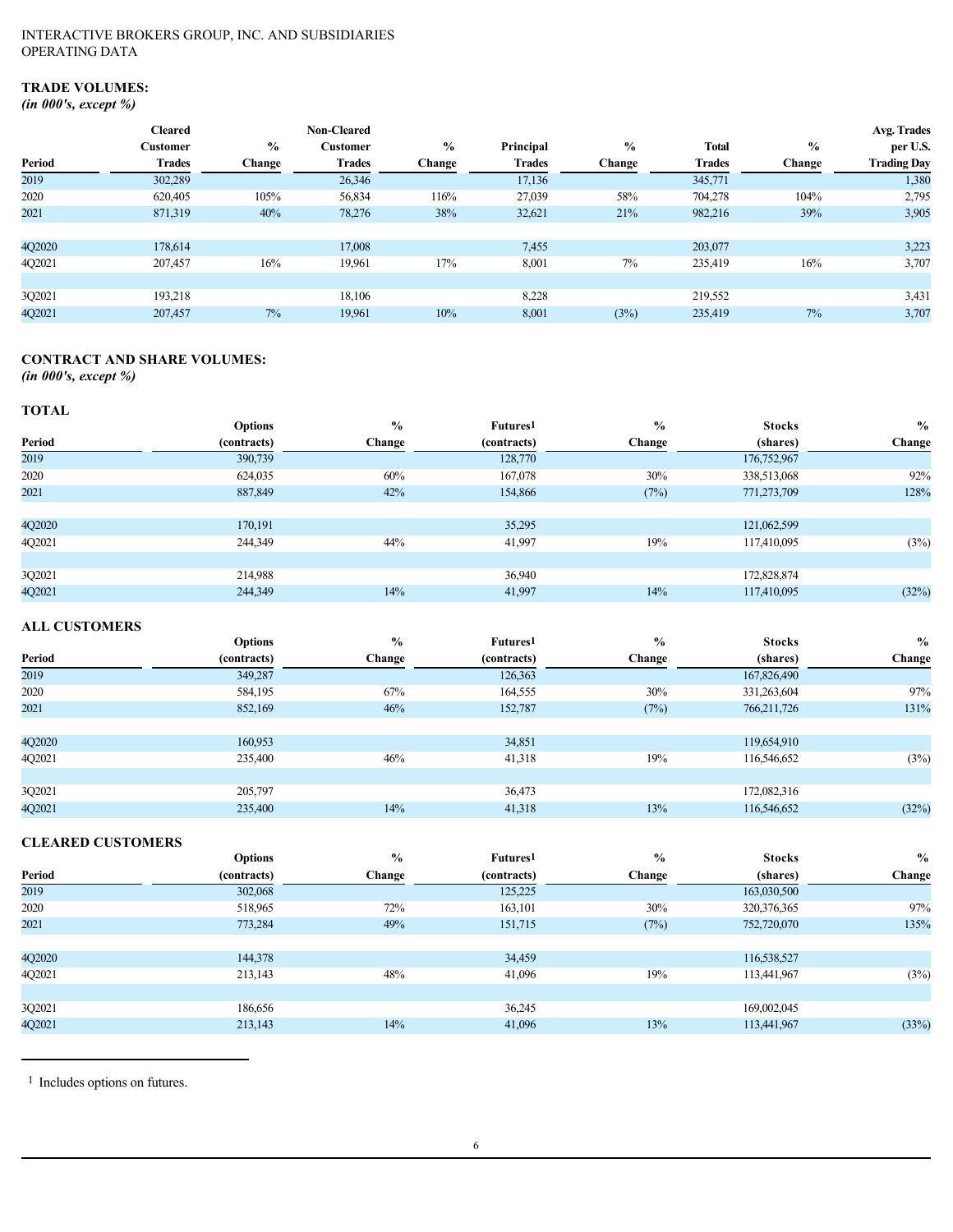# INTERACTIVE BROKERS GROUP, INC. AND SUBSIDIARIES OPERATING DATA, CONTINUED

### **PRINCIPAL TRANSACTIONS**

|        | <b>Options</b> | $\frac{6}{9}$ | Futures <sup>1</sup> | $\frac{0}{0}$ | <b>Stocks</b> | $\frac{1}{2}$ |
|--------|----------------|---------------|----------------------|---------------|---------------|---------------|
| Period | (contracts)    | Change        | (contracts)          | Change        | (shares)      | Change        |
| 2019   | 41,452         |               | 2,407                |               | 8,926,477     |               |
| 2020   | 39,840         | (4%)          | 2,523                | 5%            | 7,249,464     | (19%)         |
| 2021   | 35,680         | $(10\%)$      | 2,079                | (18%)         | 5,061,983     | (30%)         |
|        |                |               |                      |               |               |               |
| 4Q2020 | 9,238          |               | 444                  |               | 1,407,689     |               |
| 4Q2021 | 8,949          | (3%)          | 679                  | 53%           | 863,443       | (39%)         |
|        |                |               |                      |               |               |               |
| 3Q2021 | 9,191          |               | 467                  |               | 746,558       |               |
| 4Q2021 | 8,949          | (3%)          | 679                  | 45%           | 863,443       | 16%           |

1 Includes options on futures.

### **CUSTOMER STATISTICS**

| <b>Year over Year</b>                                    | 4Q2021         | 4Q2020 | % Change |
|----------------------------------------------------------|----------------|--------|----------|
| Total Accounts (in thousands)                            | 1,676          | 1,073  | 56%      |
| Customer Equity (in billions) $1$                        | \$<br>373.8 \$ | 288.6  | 30%      |
|                                                          |                |        |          |
| Cleared DARTs (in thousands)                             | 2,162          | 1,871  | 16%      |
| Total Customer DARTs (in thousands)                      | 2,436          | 2,109  | 16%      |
|                                                          |                |        |          |
| <b>Cleared Customers</b>                                 |                |        |          |
| Commission per Cleared Commissionable Order <sup>2</sup> | \$<br>2.38 S   | 2.46   | (3%)     |
| Cleared Avg. DARTs per Account (Annualized)              | 339            | 459    | (26%)    |
| <b>Consecutive Quarters</b>                              | 4Q2021         | 3Q2021 | % Change |
| Total Accounts (in thousands)                            | 1,676          | 1,536  | 9%       |
| Customer Equity (in billions) <sup>1</sup>               | \$<br>373.8 \$ | 353.8  | 6%       |
|                                                          |                |        |          |
| Cleared DARTs (in thousands)                             | 2,162          | 2,017  | 7%       |
| Total Customer DARTs (in thousands)                      | 2,436          | 2,263  | 8%       |
|                                                          |                |        |          |
| <b>Cleared Customers</b>                                 |                |        |          |
| Commission per Cleared Commissionable Order <sup>2</sup> | \$<br>2.38 S   | 2.46   | (3%)     |
| Cleared Avg. DARTs per Account (Annualized)              | 339            | 343    | (1%)     |

1 Excludes non-customers.

2 Commissionable Order - a customer order that generates commissions.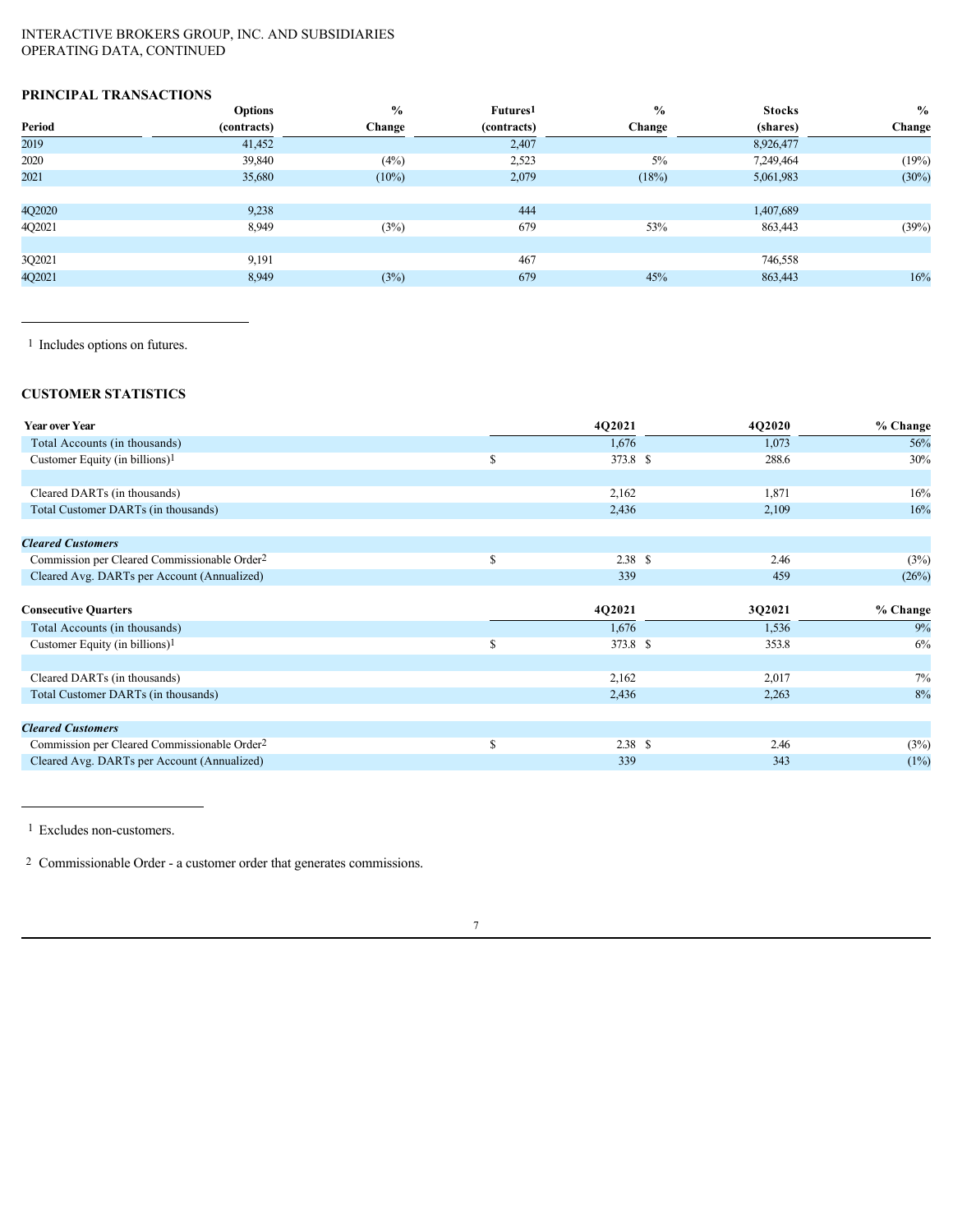|                                                       |               |                           | <b>Three Months</b>    |                           | <b>Twelve Months</b>   |  |  |
|-------------------------------------------------------|---------------|---------------------------|------------------------|---------------------------|------------------------|--|--|
|                                                       |               | <b>Ended December 31,</b> |                        | <b>Ended December 31,</b> |                        |  |  |
|                                                       |               | 2021                      | 2020                   | 2021                      | 2020                   |  |  |
|                                                       |               |                           | (in millions)          |                           |                        |  |  |
| Average interest-earning assets                       |               |                           |                        |                           |                        |  |  |
| Segregated cash and securities                        | $\mathsf{\$}$ | 37,674 \$                 | 43,128 \$              | 40,328 \$                 | 41,898                 |  |  |
| Customer margin loans                                 |               | 51,889                    | 32,775                 | 45,681                    | 28,960                 |  |  |
| Securities borrowed                                   |               | 3,200                     | 3,808                  | 3,677                     | 4,235                  |  |  |
| Other interest-earning assets                         |               | 7,861                     | 5,799                  | 7,029                     | 5,593                  |  |  |
| FDIC sweeps <sup>1</sup>                              |               | 2,377                     | 2,919                  | 2,663                     | 2,882                  |  |  |
|                                                       | \$            | $103,001$ \$              | $88,429$ \$            | 99,376 \$                 | 83,568                 |  |  |
| <b>Average interest-bearing liabilities</b>           |               |                           |                        |                           |                        |  |  |
| Customer credit balances                              | $\mathbb{S}$  | 83,001 \$                 | 71,190 \$              | 79,297 \$                 | 67,540                 |  |  |
| Securities loaned                                     |               | 10,810                    | 6,499                  | 10,871                    | 5,702                  |  |  |
| Other interest-bearing liabilities                    |               |                           | 17                     | 109                       | 215                    |  |  |
|                                                       | ς             | $93,812$ \$               | 77,706                 | 90,277<br>-S              | 73,457<br>$\mathbb{S}$ |  |  |
|                                                       |               |                           |                        |                           |                        |  |  |
| Net interest income                                   |               |                           |                        |                           |                        |  |  |
| Segregated cash and securities, net                   | $\mathsf{\$}$ | $(5)$ \$                  |                        | 7S<br>$(9)$ \$            | 166                    |  |  |
| Customer margin loans <sup>2</sup>                    |               | 149                       | 93                     | 535                       | 380                    |  |  |
| Securities borrowed and loaned, net                   |               | 134                       | 115                    | 568                       | 343                    |  |  |
| Customer credit balances, net <sup>2</sup>            |               | 8                         | 9                      | 33                        | (46)                   |  |  |
| Other net interest income <sup><math>1/3</math></sup> |               | 11                        | 8                      | 36                        | 55                     |  |  |
| Net interest income <sup>3</sup>                      | $\mathbf S$   | 297                       | $\mathbb{S}$<br>232 \$ | 1,163                     | <sup>\$</sup><br>898   |  |  |
| Net interest margin ("NIM")                           |               | 1.14%                     | 1.04%                  | 1.17%                     | 1.07%                  |  |  |
|                                                       |               |                           |                        |                           |                        |  |  |
| <b>Annualized yields</b>                              |               |                           |                        |                           |                        |  |  |
| Segregated cash and securities                        |               | $-0.05%$                  | 0.06%                  | $-0.02%$                  | 0.40%                  |  |  |
| Customer margin loans                                 |               | 1.14%                     | 1.13%                  | 1.17%                     | 1.31%                  |  |  |
| Customer credit balances                              |               | $-0.04%$                  | $-0.05%$               | $-0.04%$                  | 0.07%                  |  |  |

<sup>&</sup>lt;sup>1</sup> Represents the average amount of customer cash swept into FDIC-insured banks as part of our Insured Bank Deposit Sweep Program. This item is not recorded in the Company's consolidated statements of financial condition. Income derived from program deposits is reported in other net interest income in the table above.

<sup>3</sup> Includes income from financial instruments that has the same characteristics as interest, but is reported in other fees and services and other income in the Company's consolidated statements of comprehensive income. For the three and twelve months ended December 31, 2021 and 2020, \$1 million, \$7 million, \$15 million, and \$21 million were reported in other fees and services, respectively. For the three and twelve months ended December 31, 2021 and 2020, \$1 million, \$0 million, \$0 million, and \$5 million were reported in other income, respectively.



<sup>&</sup>lt;sup>2</sup> Interest income and interest expense on customer margin loans and customer credit balances, respectively, are calculated on daily cash balances within each customer's account on a net basis, which may result in an offset of balances across multiple account segments (e.g., between securities and commodities segments).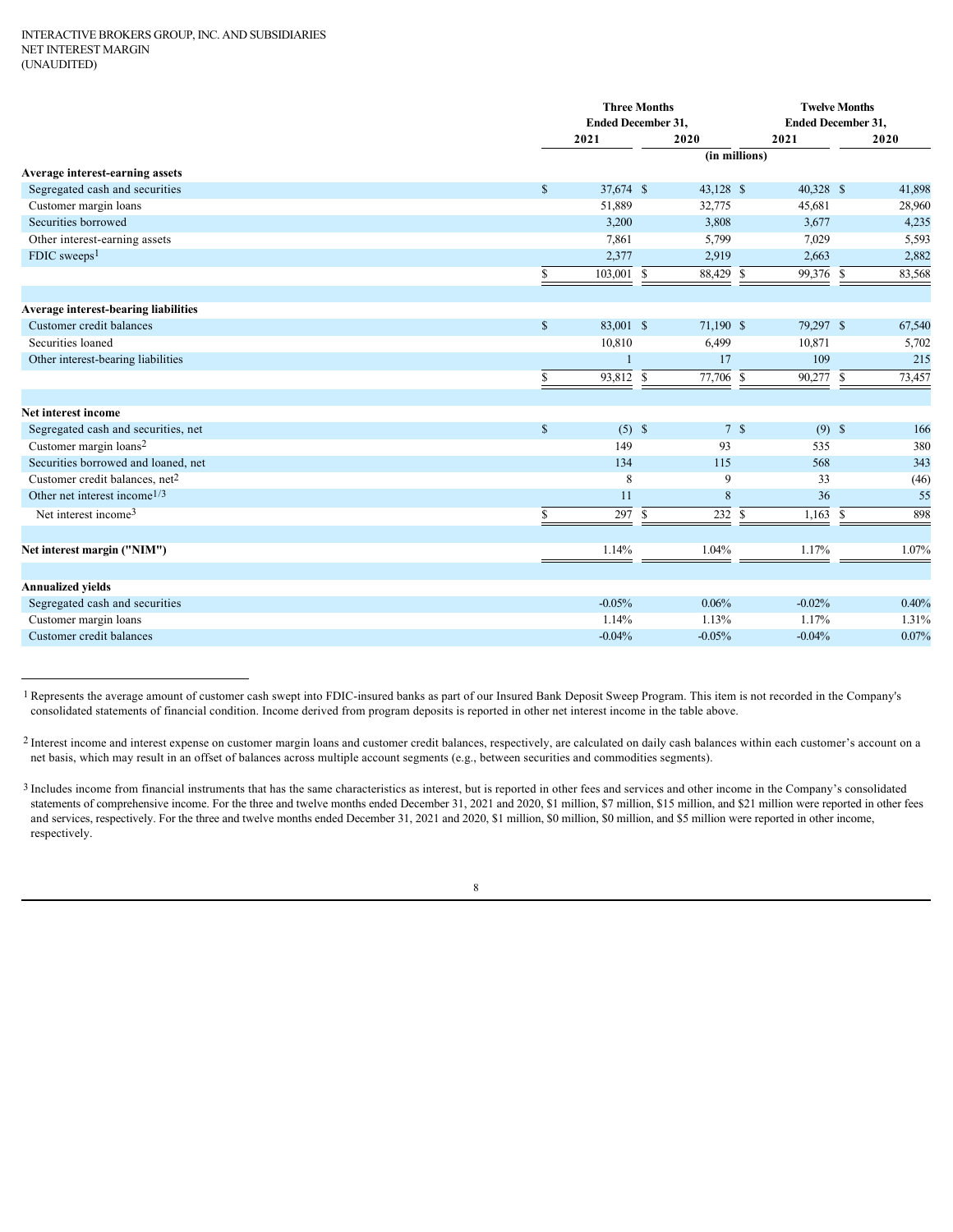### INTERACTIVE BROKERS GROUP, INC. AND SUBSIDIARIES RECONCILIATION OF NON-GAAP FINANCIAL MEASURES (UNAUDITED)

|                                                  |              | <b>Three Months</b><br><b>Ended December 31,</b> |      |                          |                          | <b>Twelve Months</b><br>Ended December 31, |  |  |
|--------------------------------------------------|--------------|--------------------------------------------------|------|--------------------------|--------------------------|--------------------------------------------|--|--|
|                                                  |              | 2021                                             | 2020 | (in millions)            | 2021                     | 2020                                       |  |  |
| Adjusted net revenues1                           |              |                                                  |      |                          |                          |                                            |  |  |
| Net revenues - GAAP                              | $\mathbb{S}$ | 603 \$                                           |      | 599 \$                   | $2,714$ \$               | 2,218                                      |  |  |
| Non-GAAP adjustments                             |              |                                                  |      |                          |                          |                                            |  |  |
| Currency diversification strategy, net           |              | 23                                               |      | 13                       | 37                       | 19                                         |  |  |
| Mark-to-market on investments <sup>2</sup>       |              | 57                                               |      | (33)                     | 30                       | (36)                                       |  |  |
| Remeasurement of TRA liability <sup>3</sup>      |              |                                                  |      | 3                        | (1)                      | 3                                          |  |  |
| Total non-GAAP adjustments                       |              | 80                                               |      | (17)                     | 66                       | (14)                                       |  |  |
| Adjusted net revenues                            |              | 683                                              | S    | 582 \$                   | 2,780 \$                 | 2,204                                      |  |  |
| Adjusted income before income taxes <sup>1</sup> |              |                                                  |      |                          |                          |                                            |  |  |
| Income before income taxes - GAAP                | $\mathbb{S}$ | 373 $\sqrt{s}$                                   |      | 392S                     | $1,787$ \$               | 1,256                                      |  |  |
| Non-GAAP adjustments                             |              |                                                  |      |                          |                          |                                            |  |  |
| Currency diversification strategy, net           |              | 23                                               |      | 13                       | 37                       | 19                                         |  |  |
| Mark-to-market on investments <sup>2</sup>       |              | 57                                               |      | (33)                     | 30                       | (36)                                       |  |  |
| Remeasurement of TRA liability <sup>3</sup>      |              | ٠                                                |      | 3                        | (1)                      | 3                                          |  |  |
| Customer compensation expense <sup>4</sup>       |              | $\overline{\phantom{0}}$                         |      |                          | $\overline{\phantom{a}}$ | 103                                        |  |  |
| Bad debt expense <sup>5</sup>                    |              | ٠                                                |      | $\overline{\phantom{a}}$ | $\overline{\phantom{a}}$ |                                            |  |  |
| Total non-GAAP adjustments                       |              | 80                                               |      | (17)                     | 66                       | 90                                         |  |  |
| Adjusted income before income taxes              |              | 453                                              | S    | 375 \$                   | 1,853 \$                 | 1,346                                      |  |  |
| Adjusted pre-tax profit margin                   |              | 66%                                              |      | 64%                      | 67%                      | 61%                                        |  |  |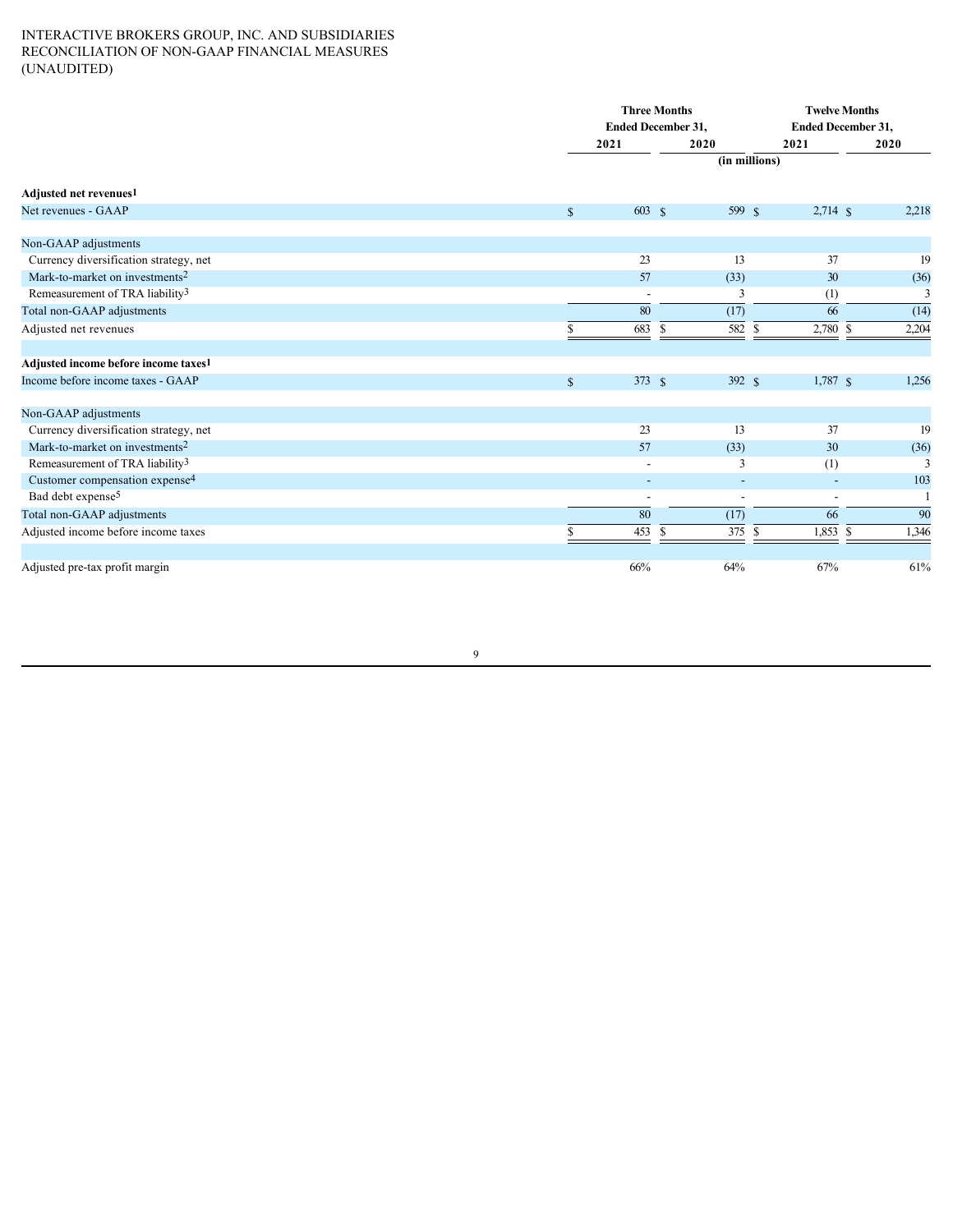|                                                                    |   | <b>Three Months</b><br><b>Ended December 31,</b> |               | <b>Twelve Months</b><br><b>Ended December 31,</b> |              |  |
|--------------------------------------------------------------------|---|--------------------------------------------------|---------------|---------------------------------------------------|--------------|--|
|                                                                    |   | 2021                                             | 2020          | 2021                                              | 2020         |  |
|                                                                    |   |                                                  | (in millions) |                                                   |              |  |
| Adjusted net income available for common stockholders <sup>1</sup> |   |                                                  |               |                                                   |              |  |
| Net income available for common stockholders - GAAP                | S | 67S                                              |               | 71S<br>$308 \quad $$                              | 195          |  |
| Non-GAAP adjustments                                               |   |                                                  |               |                                                   |              |  |
| Currency diversification strategy, net                             |   | 6                                                | $\mathbf{3}$  | 8                                                 |              |  |
| Mark-to-market on investments <sup>2</sup>                         |   | 13                                               | (7)           |                                                   | (7)          |  |
| Remeasurement of TRA liability <sup>3</sup>                        |   | $\overline{\phantom{a}}$                         | $\cdot$       | (1)                                               |              |  |
| Customer compensation expense <sup>4</sup>                         |   |                                                  |               |                                                   | 20           |  |
| Bad debt expense <sup>5</sup>                                      |   | $\overline{\phantom{a}}$                         | ۰             |                                                   | $\mathbf{0}$ |  |
| Income tax effect of above adjustments <sup>6</sup>                |   | (4)                                              |               | (3)                                               | (3)          |  |
| Remeasurement of deferred income taxes <sup>7</sup>                |   |                                                  | (11)          |                                                   | (11)         |  |
| Total non-GAAP adjustments                                         |   | 15                                               | (11)          | 12                                                | $\mathbf b$  |  |
| Adjusted net income available for common stockholders              |   | 82                                               | 60<br>-S      | 320 \$<br>ъ                                       | 201          |  |

Note: Amounts may not add due to rounding.

|                                                     |                      | <b>Three Months</b><br><b>Ended December 31,</b> |                    | <b>Twelve Months</b><br><b>Ended December 31,</b> |  |
|-----------------------------------------------------|----------------------|--------------------------------------------------|--------------------|---------------------------------------------------|--|
|                                                     | 2021                 | 2020                                             | 2021               | 2020                                              |  |
|                                                     |                      | (in dollars)                                     |                    |                                                   |  |
| <b>Adjusted diluted EPS1</b>                        |                      |                                                  |                    |                                                   |  |
| Diluted EPS - GAAP                                  | 0.67<br>$\mathbb{S}$ | - \$                                             | $0.81 \text{ }$ \$ | 3.24 $\sqrt{s}$<br>2.42                           |  |
|                                                     |                      |                                                  |                    |                                                   |  |
| Non-GAAP adjustments                                |                      |                                                  |                    |                                                   |  |
| Currency diversification strategy, net              | 0.06                 | 0.03                                             | 0.09               | 0.05                                              |  |
| Mark-to-market on investments <sup>2</sup>          | 0.13                 | (0.08)                                           | 0.07               | (0.08)                                            |  |
| Remeasurement of TRA liability <sup>3</sup>         | 0.00                 | 0.04                                             | (0.01)             | 0.04                                              |  |
| Customer compensation expense <sup>4</sup>          | 0.00                 | 0.00                                             | $0.00\,$           | 0.24                                              |  |
| Bad debt expense <sup>5</sup>                       | 0.00                 | 0.00                                             | 0.00               | 0.00                                              |  |
| Income tax effect of above adjustments <sup>6</sup> | (0.04)               | 0.01                                             | (0.03)             | (0.04)                                            |  |
| Remeasurement of deferred income taxes <sup>7</sup> | 0.00                 | (0.12)                                           | 0.01               | (0.14)                                            |  |
| Total non-GAAP adjustments                          | 0.15                 | (0.12)                                           | 0.13               | 0.08                                              |  |
| Adjusted diluted EPS                                | 0.83                 | 0.69<br>-8                                       | -S                 | 3.37 S<br>2.49                                    |  |
|                                                     |                      |                                                  |                    |                                                   |  |
| Diluted weighted average common shares outstanding  | 98,980,339           | 87,772,443                                       | 95,009,880         | 80,638,908                                        |  |
| Note: Amounts may not add due to rounding.          |                      |                                                  |                    |                                                   |  |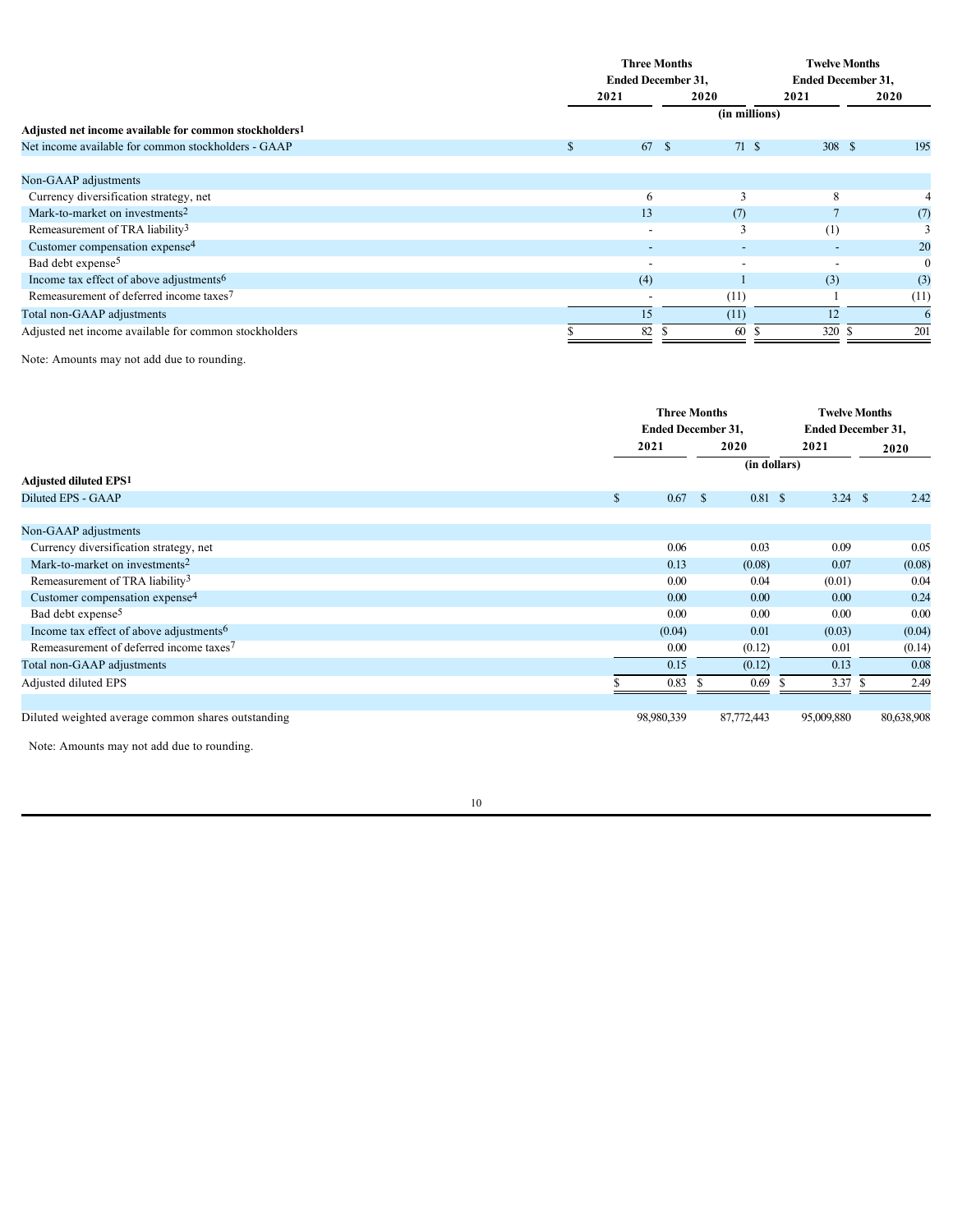Note: The term "GAAP" in the following explanation refers to generally accepted accounting principles in the United States.

<sup>1</sup> Adjusted net revenues, adjusted income before income taxes, adjusted net income available for common stockholders and adjusted diluted earnings per share ("EPS") are non-GAAP financial measures as defined by SEC Regulation G.

- We define adjusted net revenues as net revenues adjusted to remove the effect of our currency diversification strategy, our net mark-to-market gains (losses) on investments2, and the remeasurement of our Tax Receivable Agreement ("TRA") liability3.
- We define adjusted income before income taxes as income before income taxes adjusted to remove the effect of our currency diversification strategy, our net mark-to-market gains (losses) on investments, the remeasurement of our TRA liability, customer compensation expenses<sup>4</sup>, and unusual bad debt expense<sup>5</sup>.
- We define adjusted net income available to common stockholders as net income available for common stockholders adjusted to remove the after-tax effects attributable to IBG, Inc. of our currency diversification strategy, our mark-to-market gains (losses) on investments, the remeasurement of our TRA liability, customer compensation expenses, unusual bad debt expense, and the remeasurement of certain deferred tax assets7.

Management believes these non-GAAP items are important measures of our financial performance because they exclude certain items that may not be indicative of our core operating results and business outlook and may be useful to investors and analysts in evaluating the operating performance of the business and facilitating a meaningful comparison of our results in the current period to those in prior and future periods. Our currency diversification strategy, our mark-to-market on investments, the remeasurement of our TRA liability, customer compensation expenses, unusual bad debt expense, and the remeasurement of certain deferred tax assets are excluded because management does not believe they are indicative of our underlying core business performance. Adjusted net revenues, adjusted income before income taxes, adjusted net income available to common stockholders and adjusted diluted EPS should be considered in addition to, rather than as a substitute for, GAAP net revenues, income before income taxes, net income attributable to common stockholders and diluted EPS.

2 Mark-to-market on investments represents the net mark-to-market gains (losses) on our U.S. government securities portfolio, which are typically held to maturity, investments in equity securities that do not qualify for equity method accounting which are measured at fair value, and certain other investments, including equity securities taken over by the Company from customers related to losses on margin loans.

3 Remeasurement of our TRA liability represents the change in the amount payable to IBG Holdings LLC under the TRA, primarily due to changes in the Company's effective tax rates. For further information refer to Note 4 – Equity and Earnings per Share under Part II, Item 8 – Financial Statements and Supplementary Data of the Company's Annual Report on Form 10 K filed with the Securities Exchange Commission ("SEC") on February 26, 2021.

4 Customer compensation expenses were incurred to compensate certain affected customers in connection with their losses on West Texas Intermediate Crude Oil contracts on April 20, 2020, as previously disclosed.

5 Unusual bad debt expense includes material losses on margin loans resulting from unusual events that occur in the marketplace. For the twelve months ended December 31, 2020, unusual bad debt expense reflects losses incurred by customers in excess of the equity in their accounts, related to the West Texas Intermediate Crude Oil event, as previously disclosed.